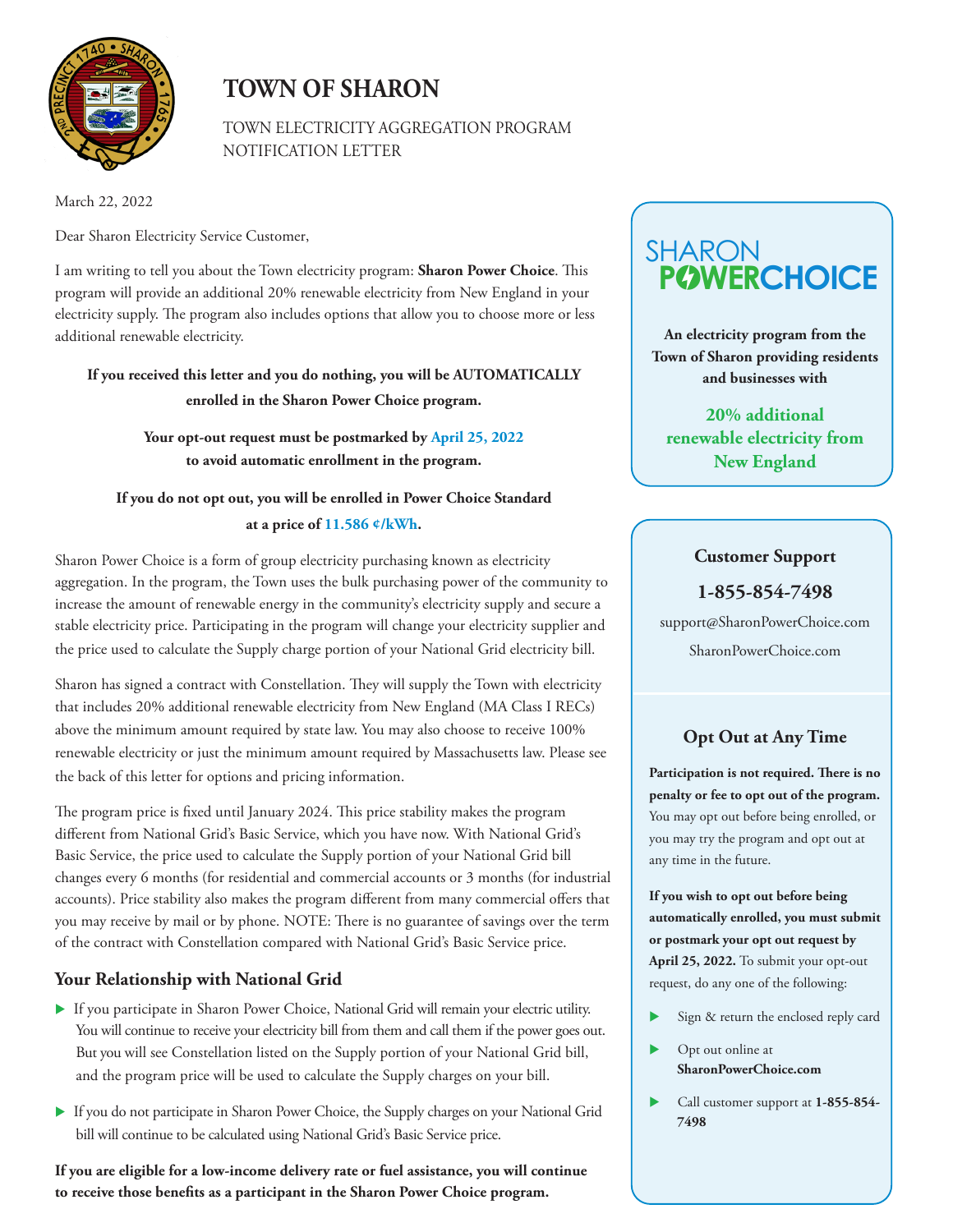#### **Program Options & Pricing**

- If you do nothing, you will be enrolled in Sharon Power Choice Standard.
- If you wish to choose one of the other options below, visit SharonPowerChoice.com or call customer support at 1-855-854-7498.
- If you opt out, you will remain on National Grid's Basic Service price. You may opt out now, before being enrolled, or you may participate and opt out later. There is no minimum participation period. You may opt out at any time with no fee or penalty.

**Compare to what** 

|                                |                                                                                                                                                                                                   |                                                                                               |                                                                                                                  | you have now                                                                                                                                          |
|--------------------------------|---------------------------------------------------------------------------------------------------------------------------------------------------------------------------------------------------|-----------------------------------------------------------------------------------------------|------------------------------------------------------------------------------------------------------------------|-------------------------------------------------------------------------------------------------------------------------------------------------------|
|                                | <b>Sharon Power Choice</b><br>Standard (Default)                                                                                                                                                  | <b>Sharon Power Choice</b><br><b>Green</b> (Option)                                           | <b>Sharon Power Choice</b><br><b>Basic (Option)</b>                                                              | <b>National Grid's</b><br><b>Basic Service***</b>                                                                                                     |
| Renewable<br>Energy<br>Content | 20% renewable electricity<br>from premium New<br>England resources (MA<br>Class I RECs), over and<br>above the minimum<br>amount required by state<br>law (20% MA Class I<br><b>RECs</b> in 2022) | 100% renewable electricity<br>from premium New<br>England resources (100%<br>MA Class I RECs) | Meets minimum<br>Massachusetts renewable<br>energy requirements,<br>which include 20% MA<br>Class I RECs in 2022 | Meets minimum Massachusetts<br>renewable energy requirements,<br>which include 20% MA Class I<br>REC <sub>s</sub> in 2022                             |
| Residential                    | 11.586 ¢/kWh*                                                                                                                                                                                     | 14.275 ¢/kWh*                                                                                 | $10.730 \frac{e}{kWh^*}$                                                                                         | 14.821 ¢/kWh                                                                                                                                          |
| <b>Small Business</b>          | 11.586 $\ell$ /kWh*                                                                                                                                                                               | 14.275 ¢/kWh*                                                                                 | $10.730 \text{ } \frac{\text{C}}{\text{K}} \text{Wh}^*$                                                          | 13.113 ¢/kWh                                                                                                                                          |
| Large Business                 | 11.586 $\ell$ /kWh*                                                                                                                                                                               | 14.275 ¢/kWh*                                                                                 | $10.730~\text{e/kWh}^*$                                                                                          | 16.225 ¢/kWh                                                                                                                                          |
| Price Period                   | Enrollment - January<br>2024 meter read                                                                                                                                                           | Enrollment - January<br>2024 meter read                                                       | Enrollment - January<br>2024 meter read                                                                          | November 1, 2021 - April<br>30, 2022, for residential and<br>commercial accounts**<br>February 1, 2022 - April 30,<br>2022, for industrial accounts** |
|                                |                                                                                                                                                                                                   |                                                                                               |                                                                                                                  |                                                                                                                                                       |

\* Program prices include a \$0.001/kWh administration fee and a \$0.001/kWh operational fee to support Town energy staff. Program prices could increase as a result of a change in law that results in a direct, material increase in costs during the term of the electric supply agreement.

- \*\* National Grid's fixed Basic Service prices change every 6 months for residential and small business accounts and every 3 months for large business accounts. They will next change on May 1, 2022, for residential, commercial, and industrial accounts.
- \*\*\* Exit terms for Sharon Power Choice: Leave any time, no exit fee. Exit terms for National Grid's Basic Service: No penalty charge. However, industrial customers only (rates G-2 and G-3) on the fixed price Basic Service option may receive a billing adjustment, which may be either a credit or a charge.

#### **Important**

**If you have already signed a contract with an electricity supplier:** If you received this letter *and also* you have an electricity supply contract that you wish to retain, you *must* opt out of this program. If you do not opt out, your current electricity supply contract may be cancelled, and you may be charged an early termination fee by your existing electricity supplier.

**If your organization is tax exempt:** Taxes will be billed as part of the program's power supply charge. Customers are responsible for identifying and requesting an exemption from the collection of any tax by providing appropriate tax exemption documentation to Constellation. Visit SharonPowerChoice.com for information on where to submit your documentation.

More information about the program is available at **SharonPowerChoice.com**. If you have any additional questions, please do not hesitate to contact customer support at **support@sharonpowerchoice.com** or **1-855-854-7498**. Our Town consultants will be happy to help you.

Frederic Turkington Town Administrator